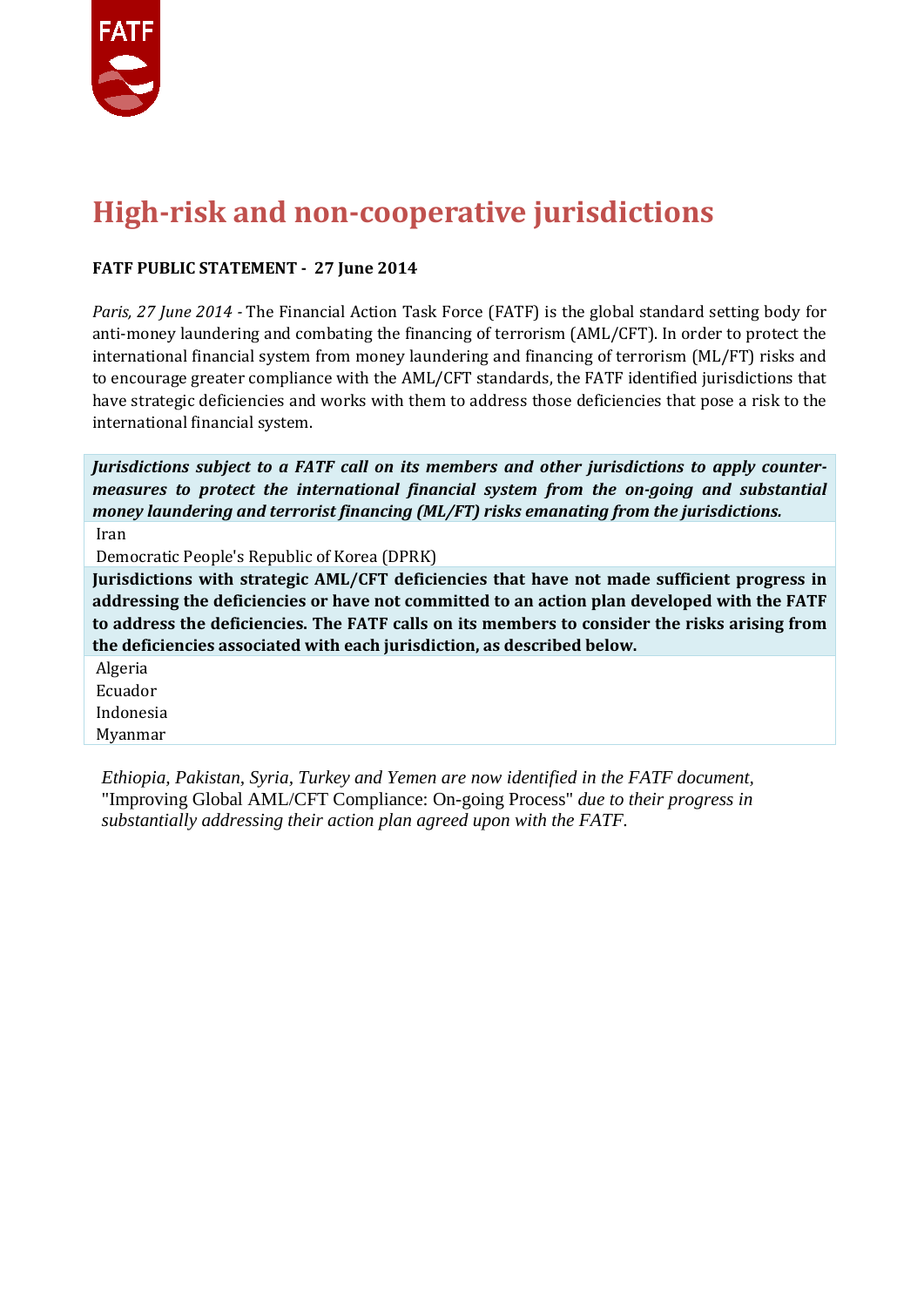

#### Iran

The FATF remains particularly and exceptionally concerned about Iran's failure to address the risk of terrorist financing and the serious threat this poses to the integrity of the international financial system, despite Iran's previous engagement with the FATF and recent submission of information.

The FATF reaffirms its call on members and urges all jurisdictions to advise their financial institutions to give special attention to business relationships and transactions with Iran, including Iranian companies and financial institutions. In addition to enhanced scrutiny, the FATF reaffirms its 25 February 2009 call on its members and urges all jurisdictions to apply effective counter-measures to protect their financial sectors from money laundering and financing of terrorism (ML/FT) risks emanating from Iran. The FATF continues to urge jurisdictions to protect against correspondent relationships being used to bypass or evade counter-measures and risk mitigation practices and to take into account ML/FT risks when considering requests by Iranian financial institutions to open branches and subsidiaries in their jurisdiction. Due to the continuing terrorist financing threat emanating from Iran, jurisdictions should consider the steps already taken and possible additional safeguards or strengthen existing ones.

The FATF urges Iran to immediately and meaningfully address its AML/CFT deficiencies, in particular by criminalising terrorist financing and effectively implementing suspicious transaction reporting (STR) requirements. If Iran fails to take concrete steps to continue to improve its CFT regime, the FATF will consider calling on its members and urging all jurisdictions to strengthen counter-measures in October 2014.

# Democratic People's Republic of Korea (DPRK)

Since February 2014, the DPRK has engaged directly with the FATF to discuss its AML/CFT deficiencies. The FATF urges the DPRK to continue its cooperation with the FATF to come to an understanding on its AML/CFT deficiencies as a basis for an agreed action plan.

The FATF remains concerned by the DPRK's failure to address the significant deficiencies in its anti-money laundering and combating the financing of terrorism (AML/CFT) regime and the serious threat this poses to the integrity of the international financial system. The FATF urges the DPRK to immediately and meaningfully address its AML/CFT deficiencies.

The FATF reaffirms its 25 February 2011 call on its members and urges all jurisdictions to advise their financial institutions to give special attention to business relationships and transactions with the DPRK, including DPRK companies and financial institutions. In addition to enhanced scrutiny, the FATF further calls on its members and urges all jurisdictions to apply effective countermeasures to protect their financial sectors from money laundering and financing of terrorism (ML/FT) risks emanating from the DPRK. Jurisdictions should also protect against correspondent relationships being used to bypass or evade counter-measures and risk mitigation practices, and take into account ML/FT risks when considering requests by DPRK financial institutions to open branches and subsidiaries in their jurisdiction.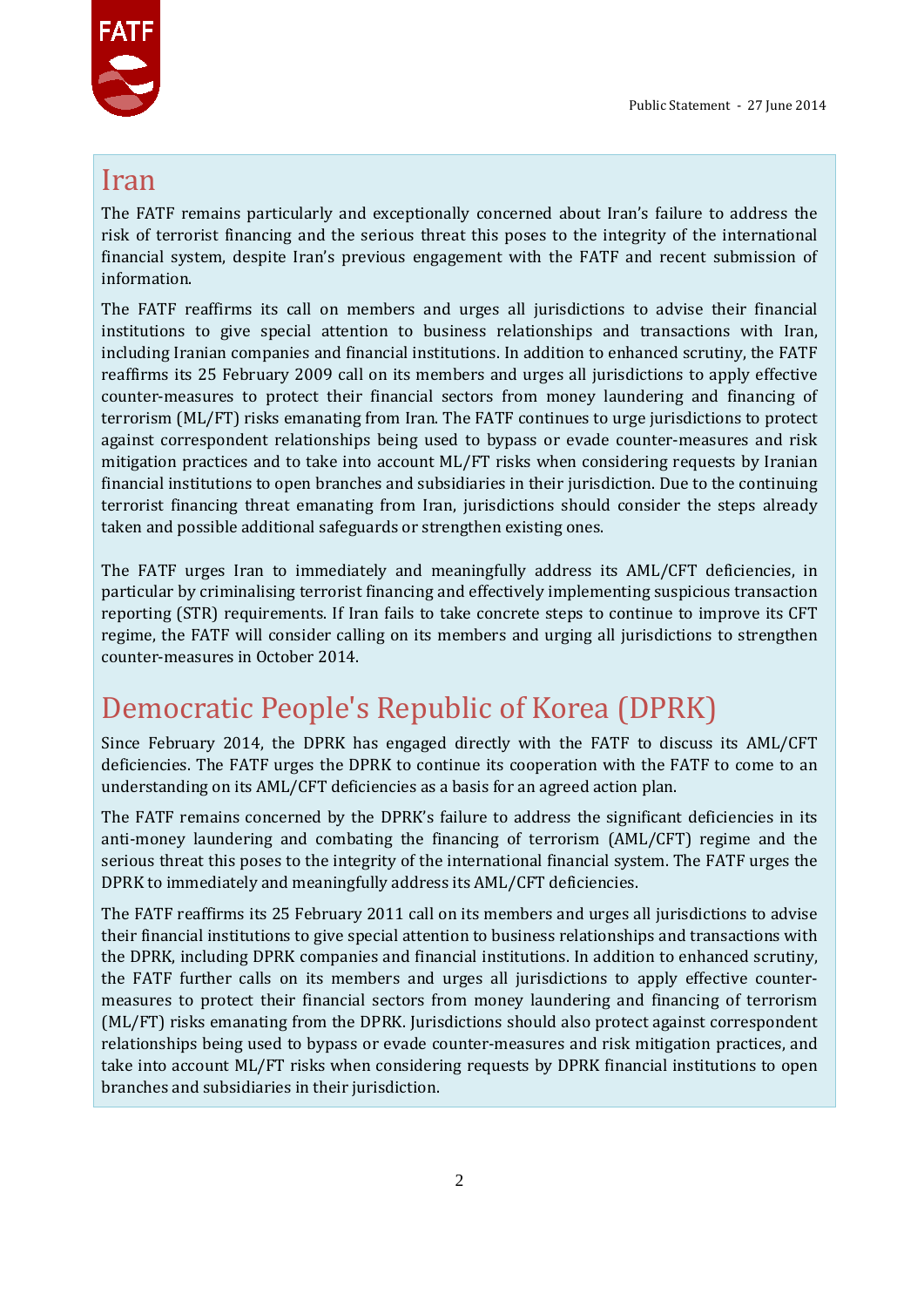

# Algeria

Algeria has taken steps towards improving its AML/CFT regime, including by bringing into force amendments to its Penal Code to expand the scope of terrorist acts criminalised. However, despite Algeria's high-level political commitment to work with the FATF and MENAFATF to address its strategic AML/CFT deficiencies, Algeria has not made sufficient progress in implementing its action plan within the established timelines, and certain strategic deficiencies remain. Algeria should continue to work on implementing its action plan to address these deficiencies, including by: (1) adequately criminalising terrorist financing; (2) establishing and implementing an adequate legal framework for identifying, tracing and freezing terrorist assets and (3) adopting customer due diligence obligations in compliance with the FATF Standards. The FATF encourages Algeria to address its deficiencies and continue the process of implementing its action plan.

# Ecuador

Ecuador has taken steps towards improving its AML/CFT regime, including by enacting a new criminal code, which includes provisions adequately criminalising money laundering and terrorist financing. However, despite Ecuador's high-level political commitment to the FATF and GAFISUD to address its strategic AML/CFT deficiencies, Ecuador has not made sufficient progress in implementing its action plan, and certain strategic deficiencies remain. Ecuador should continue to work on implementing its action plan to address these deficiencies, including by (1) establishing and implementing adequate procedures to identify and freeze terrorist assets and (2) clarifying procedures for the confiscation of funds related to ML. Ecuador should also continue enhancing financial sector supervision. The FATF encourages Ecuador to address its remaining deficiencies and continue the process of implementing its action plan.

# Indonesia

Indonesia has taken steps towards improving its AML/CFT regime including by developing Indonesia's terrorist asset-freezing regime. However, despite Indonesia's high-level political commitment to work with the FATF and APG to address its strategic CFT deficiencies, Indonesia has not made sufficient progress in implementing its action plan within the agreed timelines, and certain key CFT deficiencies remain regarding the development and implementation of an adequate legal framework and procedures for identifying and freezing of terrorist assets. The FATF encourages Indonesia to address its remaining deficiencies in compliance with FATF standards by fully implementing UNSCR 1267 and clarifying the legal framework and procedures for freezing terrorist assets.